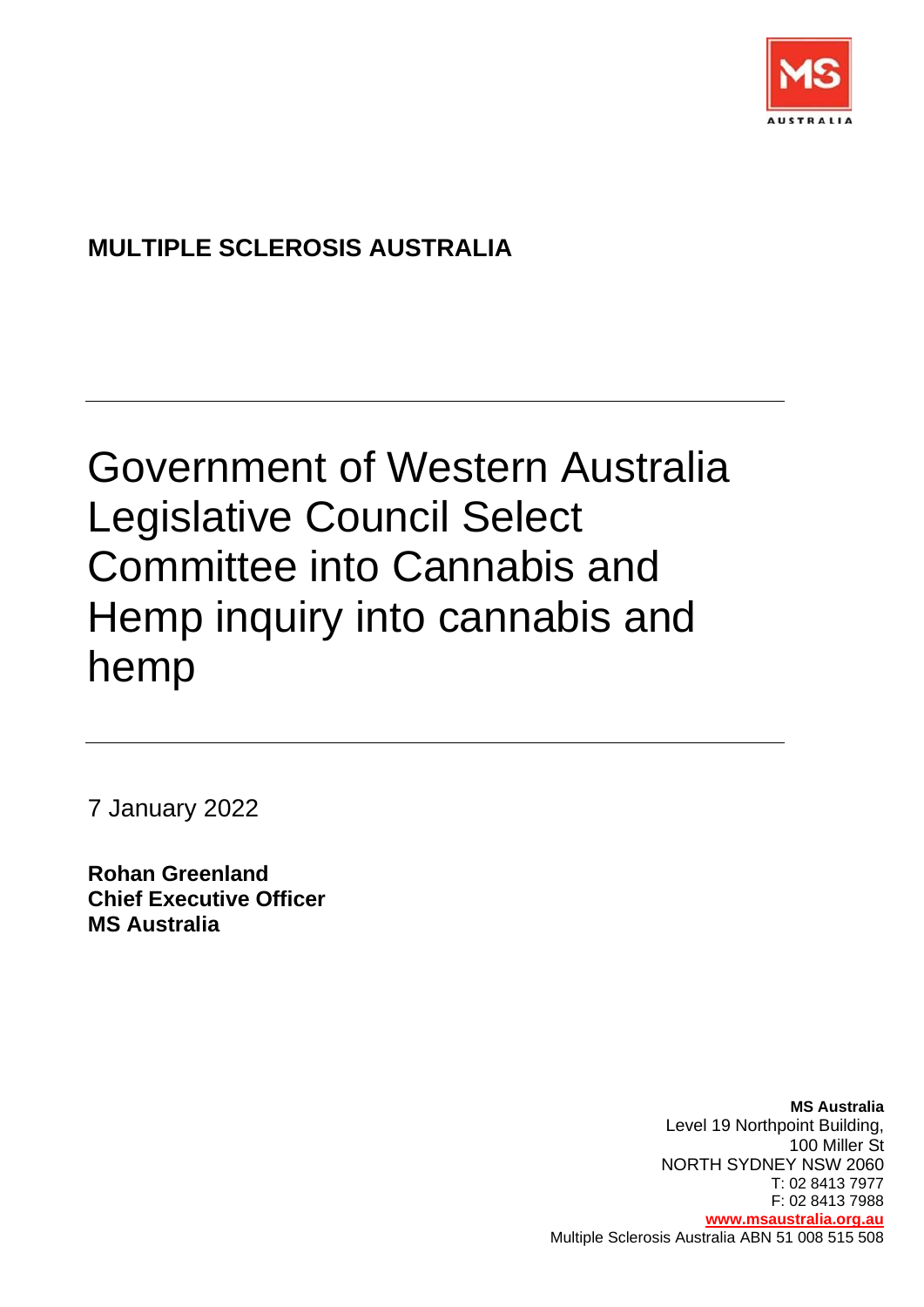#### **MS Australia**

MS Australia is Australia's national multiple sclerosis (MS) not-for-profit organisation that empowers researchers to identify ways to treat, prevent and cure MS, seeks sustained and systemic policy change via advocacy, and acts as the champion for Australia's community of people affected by MS. MS Australia is the largest Australian not-for-profit organisation dedicated to funding, coordinating, educating and advocating for MS research as part of the worldwide effort to solve MS. MS Australia collaborates closely with our member organisations and various national and international bodies to help meet the needs of people affected by MS.

Our research strategy aims to accelerate research activity in areas where Australian scientists can have the greatest impact in worldwide MS research. We work in close partnership with and encourage collaboration between a number of Australia's top medical research centres.

Our MS research is guided by an informed scientific agenda to accelerate advances and focus on funding research that will increase our understanding of the triggers for MS, the biology driving MS and how we may prevent the ongoing damage caused by MS and repair existing damage that can reverse disability. We also encourage research that will lead to improvements in symptom management, rehabilitation and support services to help people with MS maintain quality of life. We currently fund over 50 investigator-led projects and 7 national collaborative platform projects to advance our understanding of MS.

Together with a robust governance structure, MS Australia believes this approach will result in further significant breakthroughs in the knowledge and effective treatment of MS and major steps toward understanding the cause and developing the cure.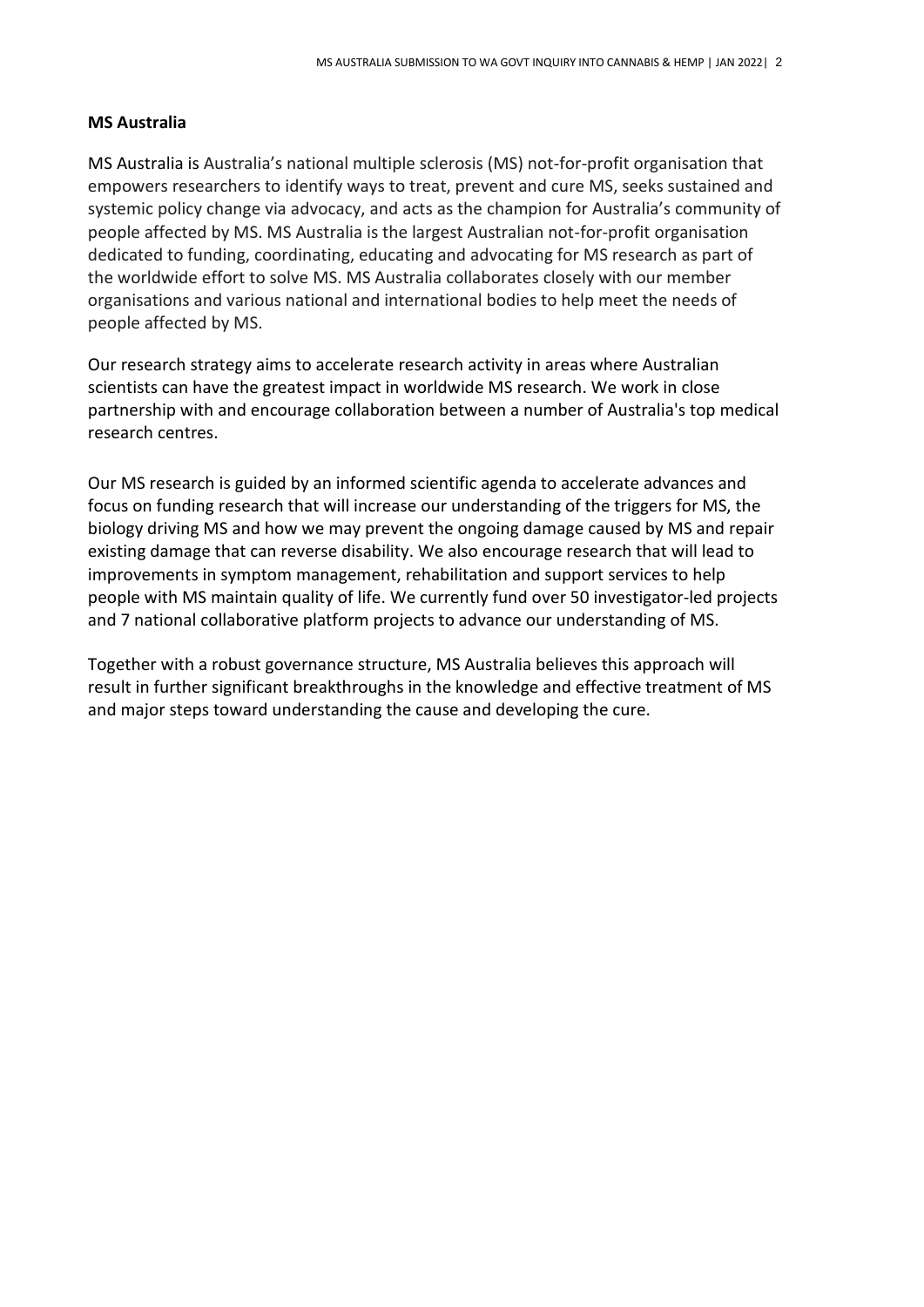# **Introduction**

MS Australia (MSA) is pleased to provide a submission to the Government of Western Australia Legislative Council Cannabis and Hemp Select Committee inquiry into cannabis and hemp.

The focus of the comments provided in this submission are on key areas that will impact on people affected by MS.

# **Effectiveness of medicinal cannabis to treat MS – what the research shows**

There are currently 25,600 people living with MS across the country and this number is increasing. MS can be a particularly debilitating disease with an unpredictable disease course that affects people in different ways. For some, it is a disease with periods of unpredictable relapse and remission. For others, it is a progressive decline over time. For all, it is life changing.

A 2004 international survey of over 2,500 people with MS conducted by Australian researchers, indicated that around 10% of people with MS believed that medicinal cannabis was a factor that can help improve their MS symptoms<sup>1</sup>.

MS Australia has a webpage dedicated to providing the latest research information about medicinal cannabis and details about the effectiveness of medicinal cannabis in treating MS symptoms, its side-effects and how to access medicinal cannabis in Australia. Please visit: <https://www.msaustralia.org.au/medicinal-cannabis-ms/>

The following extracts from the MS Australia medicinal cannabis webpage give a snapshot of the current research evidence regarding medicinal cannabis:

- Research has shown that medicinal cannabis can be useful to treat some of the **symptoms** of MS in some people. There is limited evidence that medicinal cannabis can have an effect on the disease course itself, by reducing the number of relapses, or slowing the progression of the disease and accumulation of disability.
- Human trials using medicinal cannabis to treat muscle **spasticity** have produced positive results overall, where it reduced frequency of spasms and pain associated with spasms, suggesting that medicinal cannabis can be effective for the treatment of spasticity.
- The scientific evidence that medicinal cannabis reduces **pain** in people with MS is varied and there is currently less certainty about its benefits than there is for spasticity in MS.
- In several studies, medicinal cannabis was found to improve a range of **urinary issues**, including the volume and number of urinary incontinence episodes during the day and night and the number of voids per day. Participants also felt that their bladder symptoms improved.

<sup>1</sup> [Simmons RD,](http://www.ncbi.nlm.nih.gov/pubmed/?term=Simmons%20RD%5BAuthor%5D&cauthor=true&cauthor_uid=15124768) [Ponsonby AL,](http://www.ncbi.nlm.nih.gov/pubmed/?term=Ponsonby%20AL%5BAuthor%5D&cauthor=true&cauthor_uid=15124768) [van der Mei IA,](http://www.ncbi.nlm.nih.gov/pubmed/?term=van%20der%20Mei%20IA%5BAuthor%5D&cauthor=true&cauthor_uid=15124768) [Sheridan P,](http://www.ncbi.nlm.nih.gov/pubmed/?term=Sheridan%20P%5BAuthor%5D&cauthor=true&cauthor_uid=15124768) *What affects your MS? Responses to an anonymous, Internet-based epidemiological survey*[, Mult Scler.](http://www.ncbi.nlm.nih.gov/pubmed/15124768) 2004 Apr;10(2):202-11.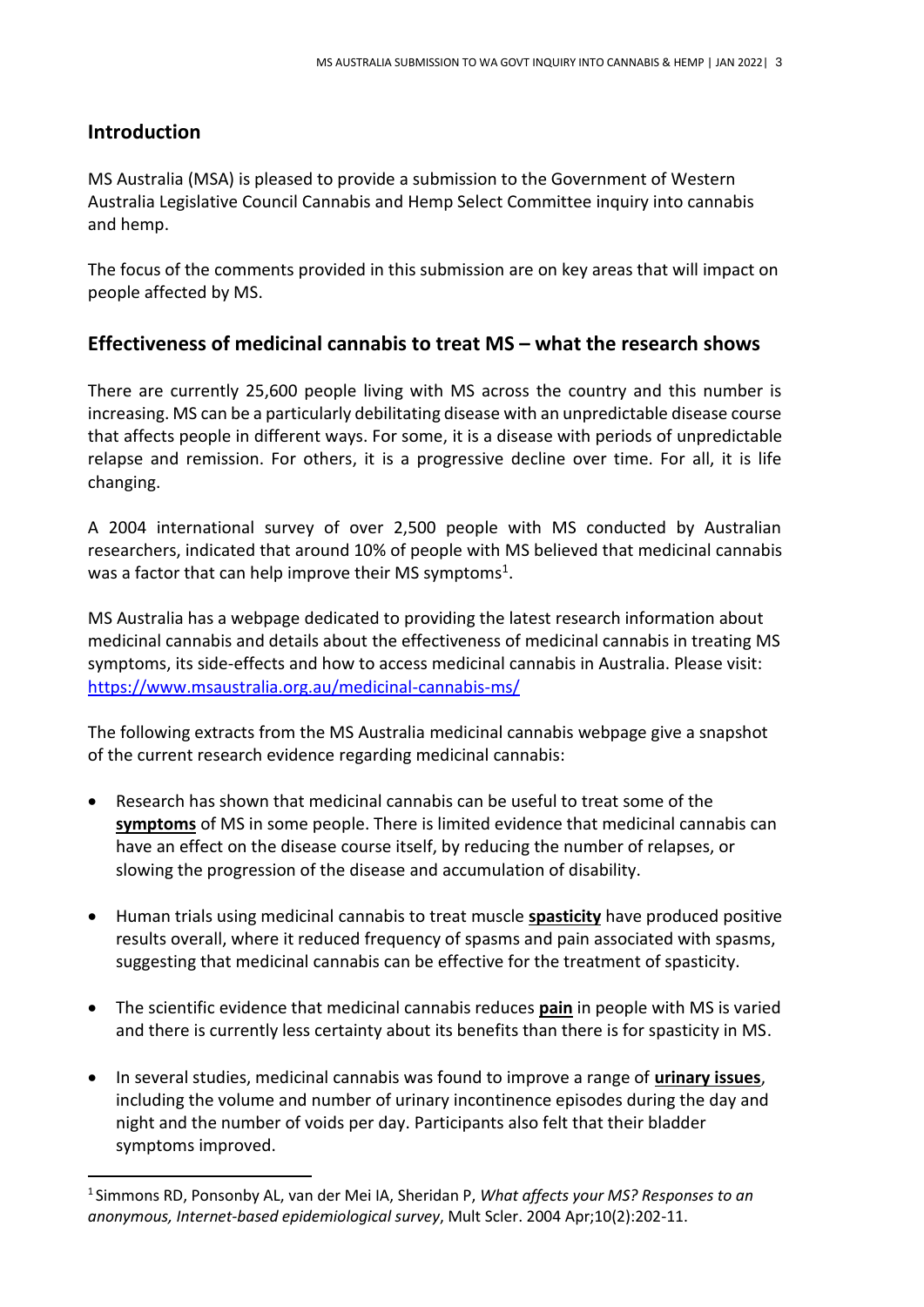- Improvements in **sleep disturbances** due to a reduction in spasticity or neuropathic pain have been seen in some studies.
- Trials have noted an improvement in **sleep quality** and reduced sleep disturbance in people taking medicinal cannabis, but these changes were only small.

# **Our overall position**

MS Australia is committed to supporting the provision of proven therapies for improving the lives of people with MS. Our position on these issues is guided by a scientific, evidencebased approach and we advocate for a regulatory framework that will enable access to proven standardised formulations that have been clinically shown to be beneficial for specific medical needs (such as spasticity in MS where other medications are not effective or are contraindicated), while providing regulation that facilitates further research.

In saying this, we also understand the frustration currently being experienced by many people in the MS community in Australia, their families, carers and friends, who, anecdotally, feel they are receiving great benefit from the use of cannabis and are seeking changes to the regulatory framework to make medicinal cannabis products more easily accessible, affordable and better understood.

# **This submission**

MS Australia has previously posted information about access to medicinal cannabis on its social media channels and sought feedback from the MS community. Examples of the comments we received (verbatim, but de-identified) are included below. These individual comments do not necessarily reflect the organisational views of MS Australia, but are provided to give the reader a sense of the strongly held views of people living with MS. Every single response we received was in favour of improving patient access to medicinal cannabis.

There is clearly a great deal of interest from the broader community in cannabis to treat a range of conditions and symptoms. Some of the consumer comments indicate a lack of understanding of medicinal cannabis compared to other forms of cannabis that community members are accessing. It may be necessary for government agencies (e.g. the Department of Health) to make this distinction clearer through a community education campaign, particularly as products are developed and registered in Australia and as the range of products available from overseas increases.

#### **Medicinal cannabis products currently available in Australia**

Sativex (a mouth spray based on the cannabis derived ingredient nabiximols containing both THC and CBD compounds) was the first medicinal cannabis product approved in Australia by the Therapeutic Goods Administration (TGA) in 2012 for the treatment of muscle spasticity in people with MS. Muscle spasticity is a significant problem for many people living with MS, affecting up to 90% during the course of the disease and negatively impacting mobility and personal independence. Spasticity can cause pain, sleep disturbance and reduced mobility. These symptoms can significantly limit a person's quality of life as they have less energy, ability to complete everyday tasks and social activity. It can also lead to an increased reliance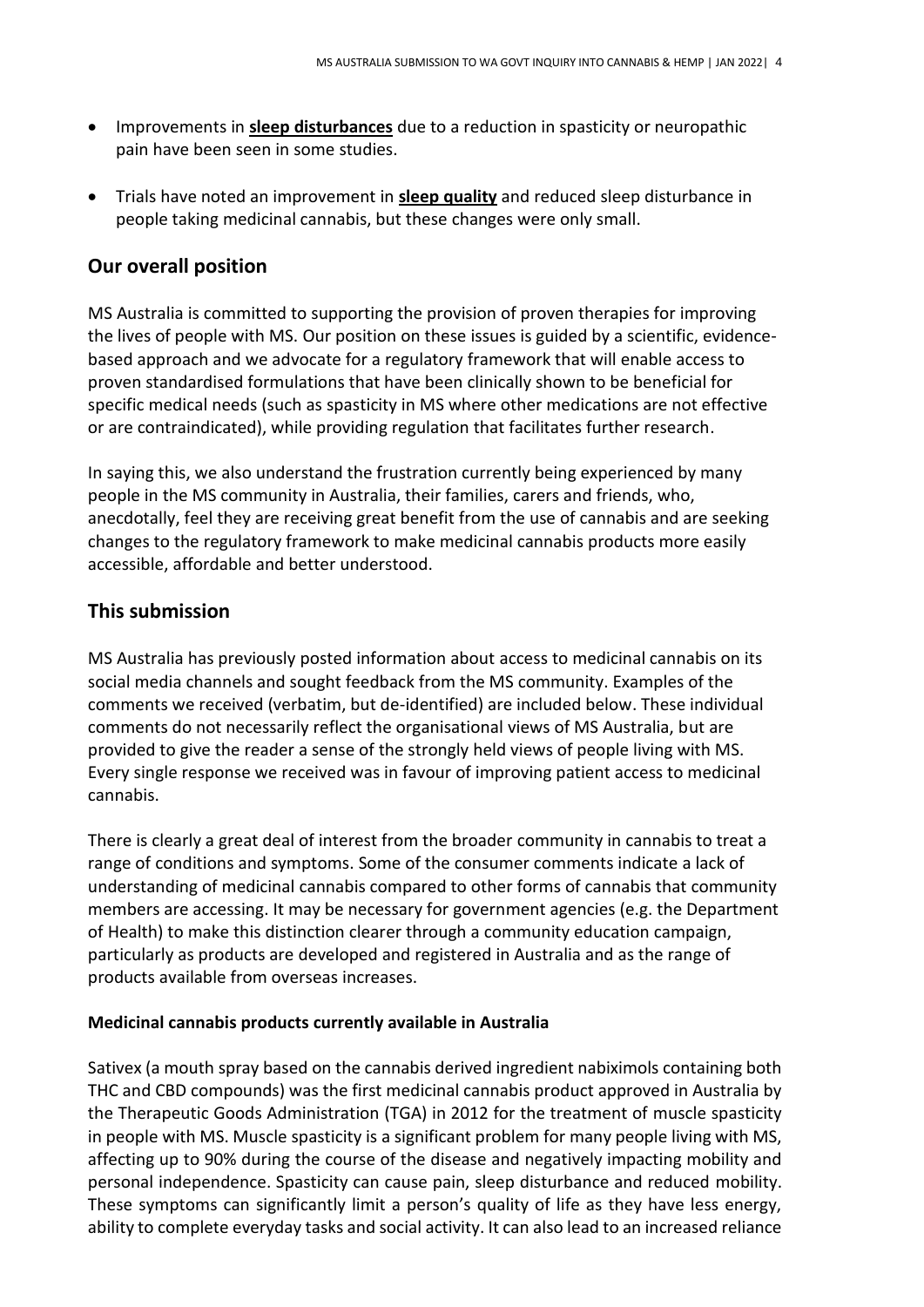on carers and the health system if symptoms progress to a stage where mobility is significantly hampered or hospitalisation is required.

It was not possible to access Sativex in Australia until there were changes to the regulations. Since 6 November 2017, Sativex became accessible through specific access schemes depending on the state or territory. It can be prescribed for the treatment of moderate to severe muscle spasticity in people with MS who have not responded adequately to other anti-spasticity medications.

Emerge Health Pty Ltd, the supplier of Sativex in Australia, made a submission to the March 2020 meeting of the Pharmaceutical Benefits Advisory Committee (PBAC) to seek reimbursement of this medication on the Pharmaceutical Benefits Scheme (PBS). MS Australia supported the listing of this medication on the PBS; we support affordable access to any proven treatment that has been deemed safe by the Therapeutic Goods Administration (TGA) and helps to minimise the impact of the disease, allowing people with MS to live more fulfilling lives. Unfortunately, the listing of Sativex on the PBS was not recommended by PBAC and we are not aware of any proposal form the sponsor to re-submit this medication.

#### **Variation between state and territory authorities and the Commonwealth, including overlap and variation between state and territory schemes**

The variation in the process between states is frustrating and confusing for both people living with MS and clinicians. MS Australia has sought to explain the regulatory framework through information on our website and through links to the relevant authorities.

In relation to timely access to medicines, there needs to be a single scheme used by all states and territories to enable consumers to access medicines that have been shown to be effective, including medicinal cannabis products like Sativex. The fact that each state and territory has their own laws for access to medicinal cannabis<sup>3</sup>, the length of time it takes to submit an application and have it approved, and that many healthcare professionals are not aware of these schemes, is a barrier to timely access.

*Consumer comment:*

• *I just came back from a US holiday of which I spent a lot in California. The freedom to get products over there easily and readily was so refreshing and progressive compared to the backward archaic measures implemented here. If we can prove on medical grounds we can have a better life quality of life with it and can readily prove our condition these barriers should not stand in the way as they do now. It is simply too hard and unaffordable to acquire it through legal channels forcing folks into illegal avenues which is just unnecessary.*

### **The current regulatory regime through the Therapeutic Goods Administration (TGA) Special Access Scheme (SAS), Authorised Prescriber Scheme and clinical trials**

#### *Consumer comments:*

• *The special access scheme is a failure on so many levels. Consult fees; script fees; doctors ignorance & reluctance to prescribe; AMA position; driving - presence of THC does not check for driver impairment; some different legislation across the country (eg new growth & possession ability in ACT!), "a lack of evidence & need for more trials" that's not true, plenty of worldwide studies; stigma around use; cannabis is a natural*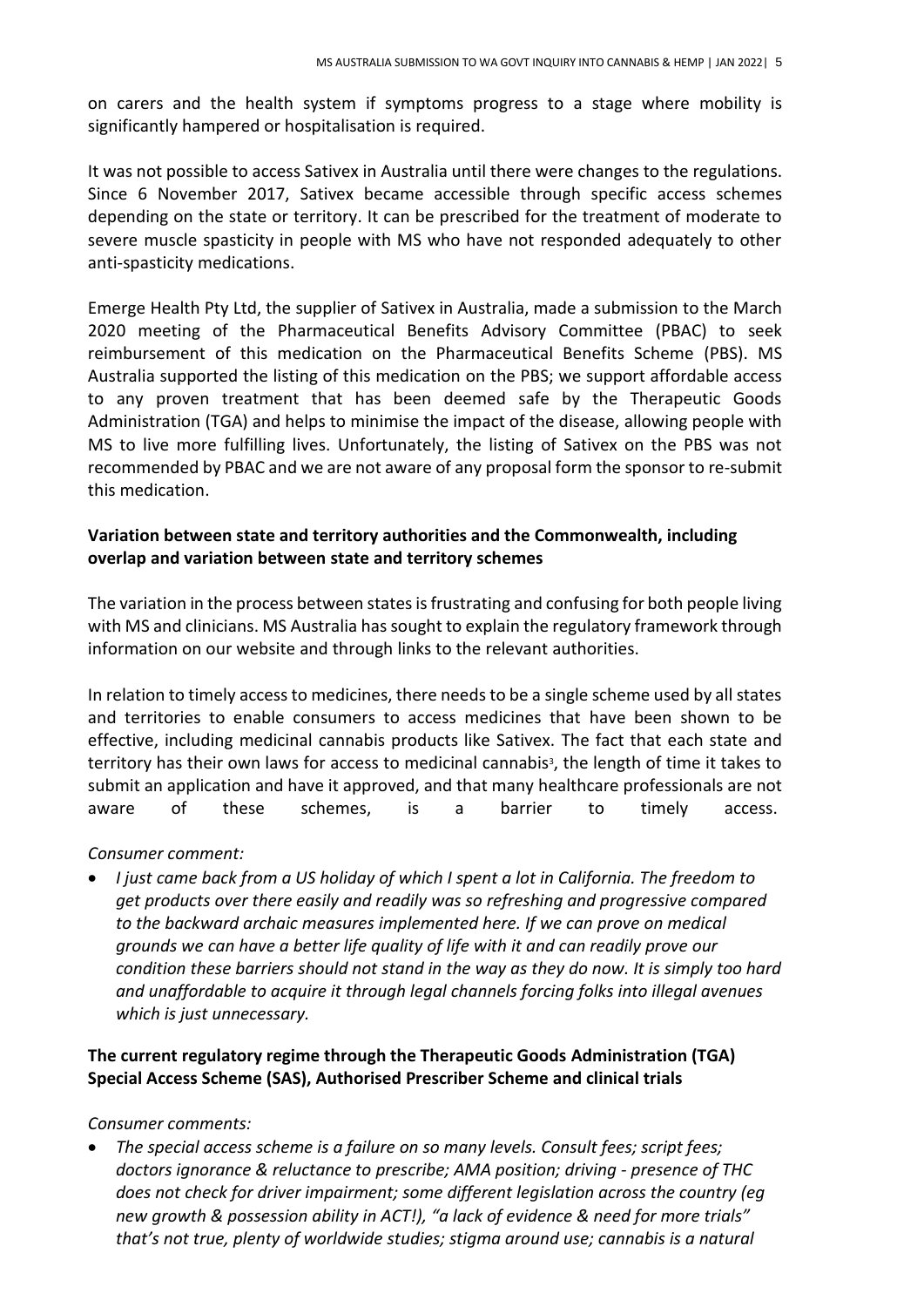*product turned into something marketable by Pharma. People should have choice & majority support full legalisation. Not to mention jobs and growth!*

- *We are very backwards in our forward thinking in this country don't you think.it should of been legalized/ 40-50years ago don't you think*
- *The reluctance to use medicinal cannabis seems strange as morphine has been used for ages.*

#### **Information and education for doctors**

*Consumer comments:*

- *I went to my GP and asked about getting it and was rudely told by him that in no way would they prescribe it at their clinic, if my Neurologist did it would probably help me & if I could get a DR to prescribe it take it, what I couldn't understand is why he didn't prescribe it for me I have MS & Fibromyalgia & osteoarthritis*
- *Better education for Drs about the products and the benefits. They won't prescribe something they don't understand and aren't comfortable with.*
- *I went to my local GP and he had no idea this was even an option? Is there any information available regarding trials etc and where we can get it?*

MS Australia is aware that a number of clinics have sprung up around Australia offering "streamlined access" for patients to medicinal cannabis products. Most of these clinics offer patients consultations with doctors online or over the phone, for a fee. We have been informed anecdotally that these clinics are providing services to people living with MS, but we have no way of gauging how many people with MS are being treated nor which medicinal cannabis products are being accessed.

Some examples of these clinics are:

Cannabis Doctors Australia,<https://cannabisdoctorsaustralia.com.au/> Medical Cannabis Services,<https://medicalcannabisservices.com.au/> Cannabis Access Clinics,<https://cannabisaccessclinics.com.au/>

#### **Availability and affordability**

*Consumer comment:*

- *I work as a pharmacist and the biggest issue is stock turn around. By the time a TGA approval is made, the prescription dispensed, stock ordered etc. there is generally about 2-3 weeks from the initial consult with the doctor. It seems that the vapes seem to be more cost effective than the oils but still looking at \$300+/month. SAS approval needs to occur to make it viable as a treatment for MS. My mum is on several opioids and adjuvant analgesics currently for pain stemming from her MS but doesn't have the energy to go through the approval process.*
- *I don't understand why the government has to make it so hard for people with genuine chronic illnesses to be able to have medicinal cannabis if it is going to help us. It would reduce the need for other pain killers and their terrible side effects.*
- *It's not taken seriously as a treatment option and it should be*
- *It is currently a joke. I have had trials with off-market approaches with gr8 success.*
- *I am lucky enough to be able to work full time so can afford medicinal cannabis. I am off all opioids, which I admit I was addicted to, and take medicinal cannabis morning and night and have no pain. It needs to be more accessible and affordable for people.*
- *The cost of it is just unobtainable for the average working person let alone on a disability pension. I did manage to obtain a couple of bottles because I didn't have to*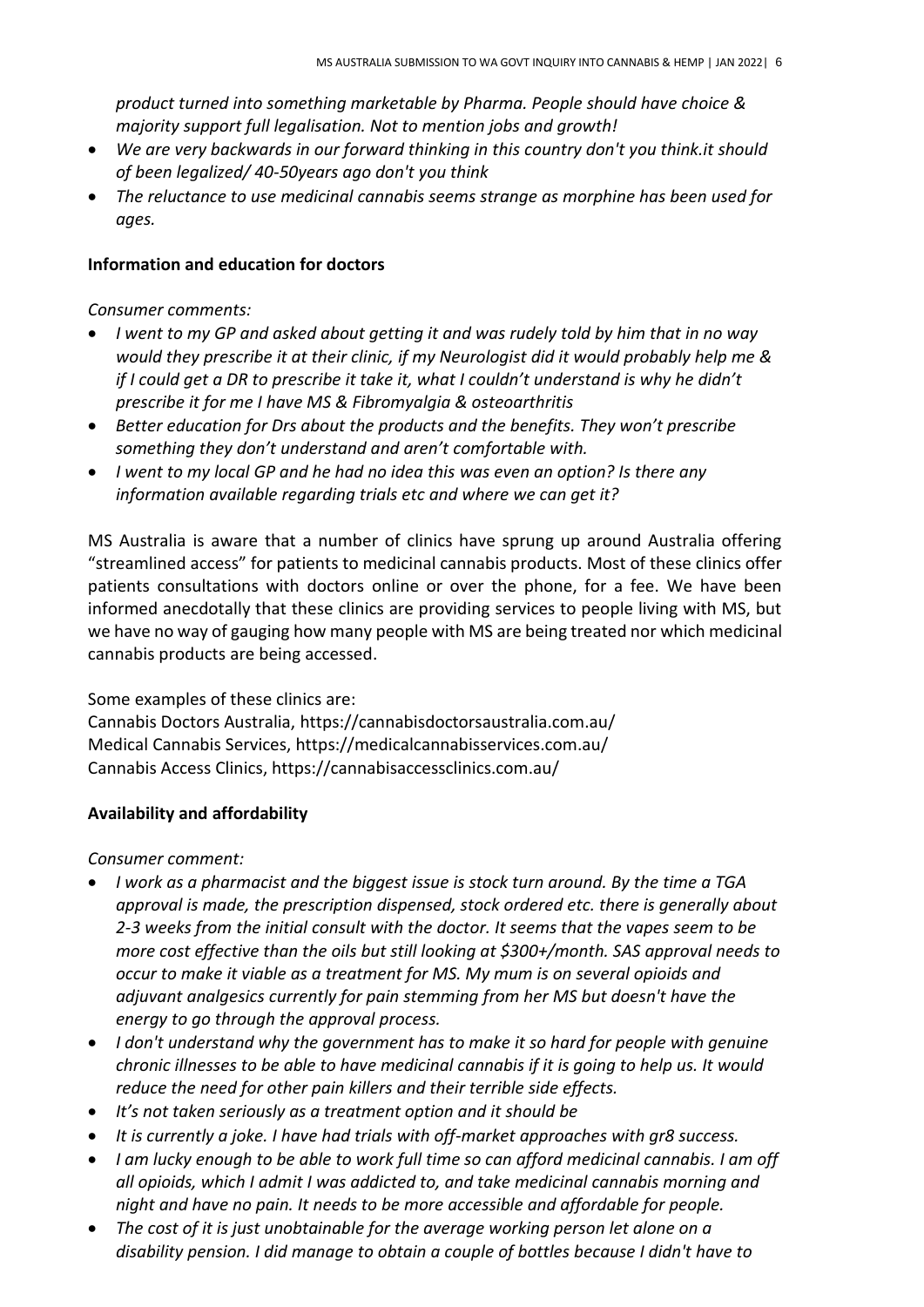*pay for it. It stopped 90% of my muscle spasms and let me think that life could be bearable again only to run out and not be able to get hold of any more either because I couldn't get a script or afford to buy it.*

- *Very expensive. I can't breathe due to my MS let alone sit and argue the point!*
- *It's far too expensive normal people like me who is getting a pension cannot afford it, it's so ridiculous that the people that are supposed to be helped can't get it*  $\oslash\oslash$
- *It's too expensive, I have try some taken just at night and it's amazing I can get out of bed in the morning, sleep better don't feel fatigue thought the day no pain, my mood different. Taking the oil I forget I have MS plus it's all natural way better than all the other things I take for pain and to help me sleep. I just wish it was a lot cheaper*
- *It's too expensive. For 50ml it was \$300. To see any difference I would have needed a lot more per month, but unfortunately, can't afford \$1000 or more.*
- *That's [the price] ridiculous. I was going to look into it, but not now you've told us that.*
- *Much cheaper on black market. We're blown away with price.*
- *That is far too much I got my prescription a few months ago 100mls for \$299 and I still have some left*
- *It's way too expensive. I can't afford the current cost*
- *The cost makes it unobtainable and even if you could afford it there is a huge stuff around to get it*
- *Financially it is a struggle as l have changed medication (6yrs on fentanyl patches @ \$6/month & now on medicinal cannabis oil (seizures from post herpatic neuralgia greatly improved and also getting better quality of sleep) but it's \$350/month & still need another option for breakthrough pain.*
- *Drop the barriers and stop sweeping it under the carpet.*
- *Legalise it, let them growth their own, List it on the PBS*

### **Impact on the mental and physical wellbeing of PwMS struggling to access medicinal cannabis**

*Consumer comments:*

- *I am way less drowsy on MC.*
- *I'm so sick of taking opioids and such. It's gross and makes me really sick and weed works way better especially for spasticity which I get very badly. It helps with so many things.*
- *I agree with everything that has been said, it is a huge benefit but not knowing how to access it, what is available or be able to pay for it consistently puts it in a very difficult place*
- *It's good to see MS Australia listening to its members and getting behind this important inquiry. Medical Cannabis does give relief where there was none and cost/ uneducated doctors shouldn't be barriers.*
- *I was told I did not qualify for medicinal cannabis as my pain was not bad enough but to keep taking pain tablets. A friend of mine gave me a joint and I only smoked a small amount of it. I had a pain free night and slept really well. I never get a good night's sleep and it impacts my quality of life as I have extreme fatigue. I have been told to use xx. So I* am being forced to use pharmaceuticals when there is an alternative. If I knew a drug *dealer I would break the law to get cannabis as that one night of being pain free and sleeping was heaven*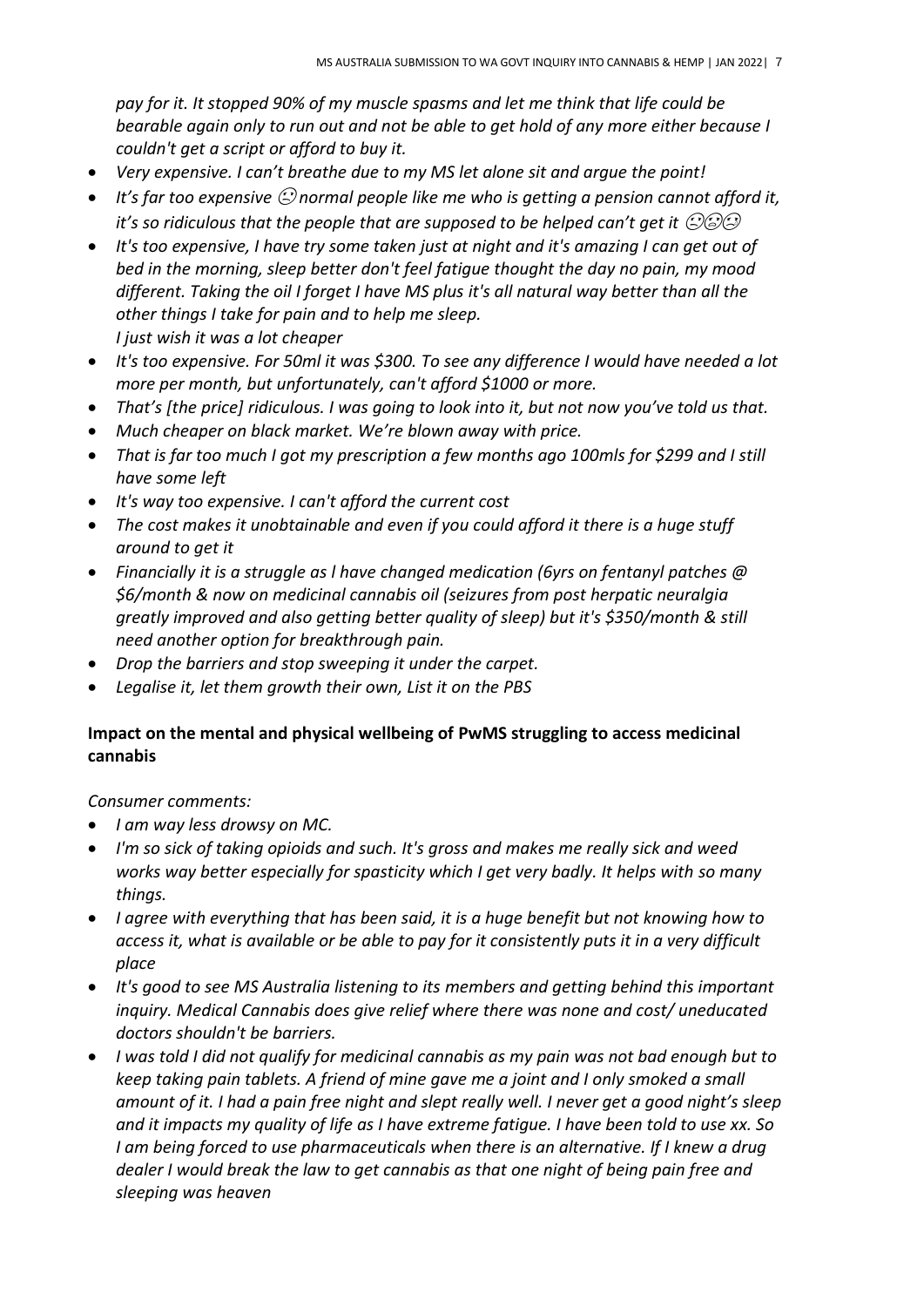*Case study - My MS and Cannabis – by Dave (a consumer with MS, not his real name)*

*I have had Relapsing Remitting MS (RRMS) for over 15 years. I struggle with walking, still work full time and have muscle spasms and spasticity. I get 'mexican waves' where my hamstrings and quads tighten…down to my calves…my toes curl – then back up and back down.*

*I use a CBD Vape – Medipen – legal in UK for the past 5 years…when I have 4-5 puffs on it the waves stop within 3-4 minutes. I believe THC content is <.2% - the legal limit in UK – as opposed to the ridiculous level of .005% in Australia – the Australian requirement for CBD content to be below .0075% makes it almost the same as using nothing. The limits are almost set up to ensure CBD/THC doesn't pose a threat to harmful opioid based medicine and is impinging on my right to medical treatment that works and poses no risk to my life.*

*I also use 'green-market' tincture - bought on a donation only basis – when I had the flu – and a temperature left me unable to bend my legs, I couldn't roll over in bed let alone get out. One old fashioned eye-dropper of it and I could bend my knees to my chest under 10 minutes of dosage and get out of bed using a walker. Without that I would not have been able to even use a bed-pan.*

*I* also make an alcohol-based tincture from dried leaf trim – that I had given to me after *asking around. Results I get from 20ml is quite amazing. And yet it is illegal.*

*I also vape dried flower - I have had occasions when I have gone to friends for dinner – I have struggled to walk with a walker…then I have a vape – and I walk with one walking stick – sometimes 2. I couldn't drive a car or go to work – but the pain and spasticity eases right off and I walk with aids. When I use this each night before going to bed- I am able to walk to the end of my street and back each day, using sticks – approx. 600m – when my walking is usually max about 100m.*

*The only other thing I have had success with for spasticity is Baclofen – which left me unable to get out of bed until 10am – after taking it at 8pm – and then my legs were so 'soft' I had trouble standing.*

*I have spoken with 3 GPs – all of whom have been willing to write a script but don't know what for and said the process is all too hard. The fact is GPs and the medical profession are unaware of the benefits and the process for writing a script and with good reason - they are too busy.*

*If it were left to medical dispensaries as in the USA and Canada – the experts and the market would quickly establish what benefitted what and for whom. No-one would be in any danger and the market would have access to many different strains and ratios and products.*

*We need medical dispensaries for cannabis and we need them now- it is harmless (other than to Pharma profits) and the market will enable the good to thrive.*

*Please show some concern and compassion.*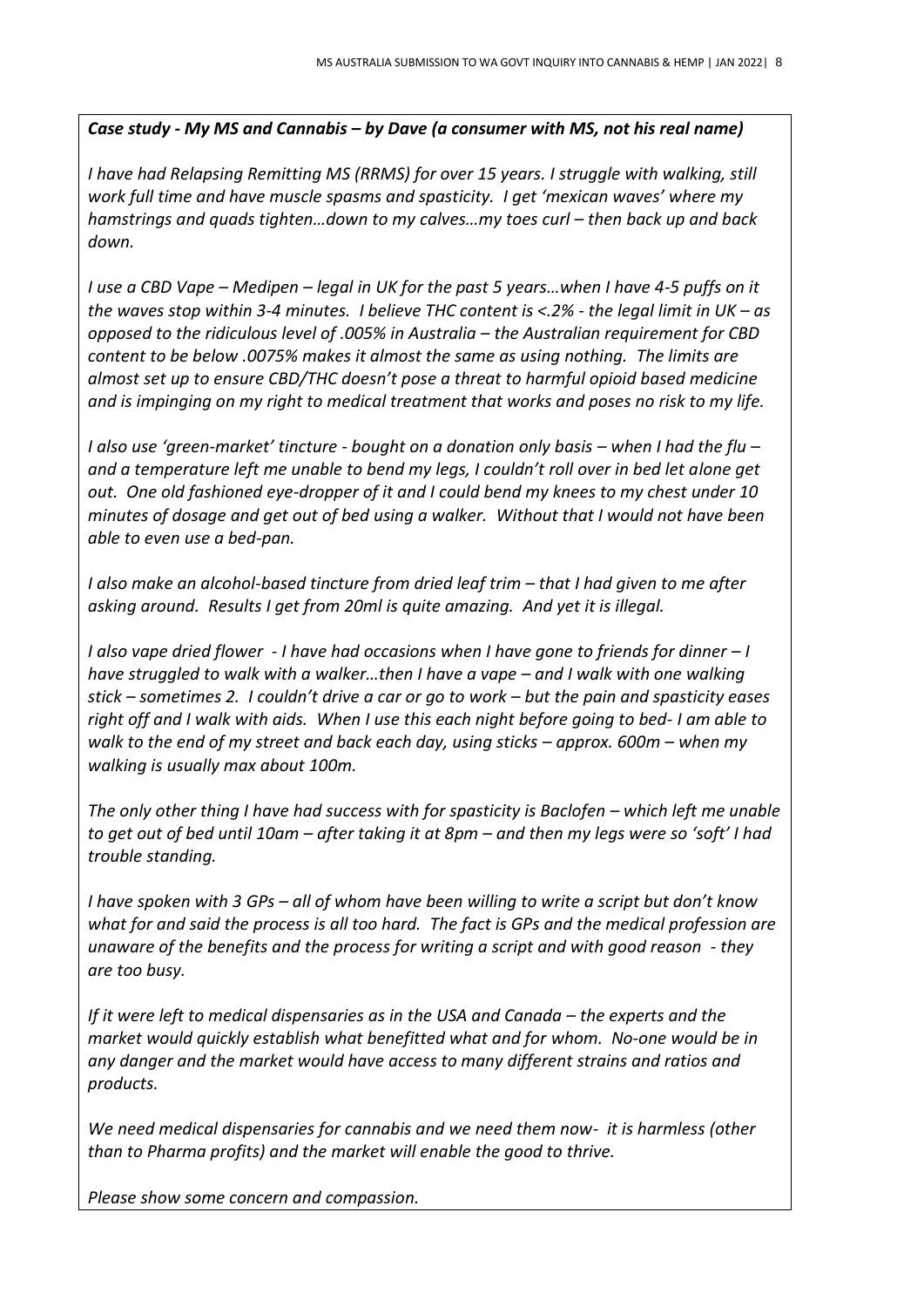# **Conclusion**

In recent years, MS Australia has made numerous submissions to various government inquiries regarding the regulation of medicinal cannabis in Australia, which are listed below.

As the national peak bodies for people with MS in Australia we are passionate about affordable access to proven treatments that can improve the lives of people with MS. We are guided by the most up-to-date research and evidence-based recommendations to support the application of potential new therapies for MS symptom management.

A regulatory framework that also ensures that the licensed manufacture of cannabis-based products results in quality-controlled products, with consistent components and concentrations would also facilitate the conduct of clinical trials. This would enable accurate data to be gathered on the safety and benefits of cannabis-based medications and allow accurate determination of which components of cannabis are most effective for specific symptoms and circumstances. This could lead to optimisation of medicinal effects and reduction of any adverse effects and side-effects of cannabis use.

#### Previous submissions:

- [Submission to the Inquiry into the Health and Other Legislation Amendment Bill 2018](https://www.msaustralia.org.au/wp-content/uploads/2021/10/joint-submission-queensland-parliament-january-2019.pdf)  [\(Medicinal Cannabis\)](https://www.msaustralia.org.au/wp-content/uploads/2021/10/joint-submission-queensland-parliament-january-2019.pdf) – Queensland Health (January 2019)
- Submission on the Public Health (Medicinal Cannabis Affordability) Bill 2017 Queensland Health, Communities, Disability Services and Domestic and Family Violence Prevention Committee (April 2017)
- Submission to the Therapeutic Goods Administration Proposed amendments to the Poisons Standard - ACMS and ACCS meeting, March 2016 (February 2016)
- Submission to the ACT Legislative Assembly Health, Ageing, Community and Social Services Inquiry into the exposure draft of the Drugs of Dependence (Cannabis Use for Medical Purposes) Amendment Bill 2014 and related discussion paper (February 2015)
- Submission to the Senate Legal and Constitutional Affairs Legislation Committee Inquiry into the Regulator of Medicinal Cannabis Bill 2014 (March 2015)
- Submission to the Victorian Law Reform Commission's Medicinal Cannabis Issues Paper (April 2015)
- Submission to the Inquiry into the Public Health (Medicinal Cannabis) Bill 2016 Queensland Health, Communities, Disability Services and Domestic and Family Violence Prevention Committee (July 2016)
- Senate Community Affairs References Committee inquiry into the current barriers to patient access to medicinal cannabis in Australia (Dec 2019)